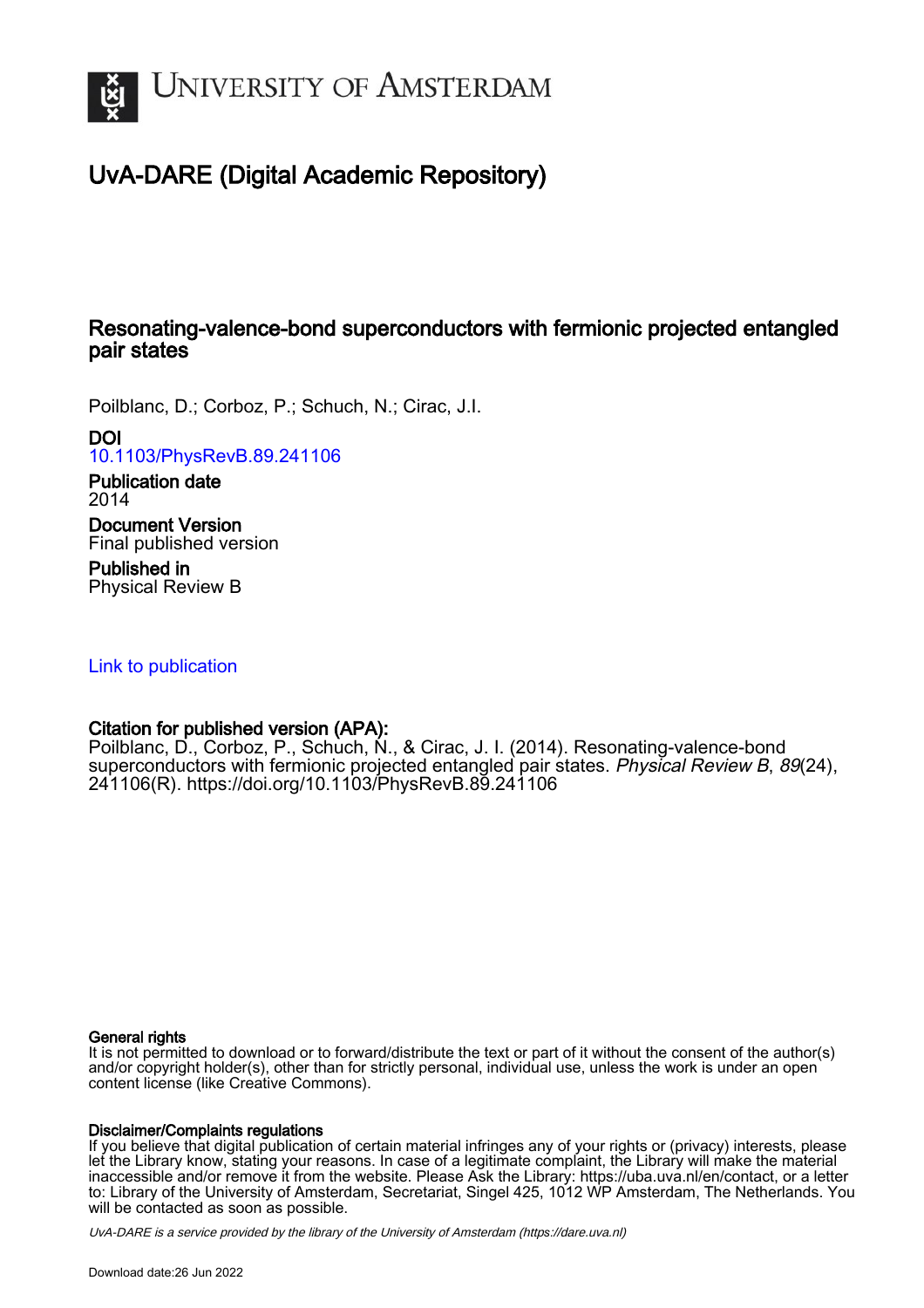#### **Resonating-valence-bond superconductors with fermionic projected entangled pair states**

Didier Poilblanc,<sup>1</sup> Philippe Corboz,<sup>2,3</sup> Norbert Schuch,<sup>4</sup> and J. Ignacio Cirac<sup>5</sup>

<sup>1</sup>Laboratoire de Physique Théorique, C.N.R.S. and Université de Toulouse, 31062 Toulouse, France

<sup>3</sup>*Institute for Theoretical Physics, University of Amsterdam, Science Park 904 Postbus 94485, 1090 GL Amsterdam, The Netherlands*

<sup>4</sup>*Institut fur Quanteninformation, RWTH Aachen, D-52056 Aachen, Germany ¨*

<sup>5</sup>*Max-Planck-Institut fur Quantenoptik, Hans-Kopfermann-Straße 1, D-85748 Garching, Germany ¨*

(Received 1 May 2014; revised manuscript received 13 June 2014; published 27 June 2014)

We construct a family of simple fermionic projected entangled pair states (fPEPS) on the square lattice with bond dimension  $D = 3$  which are exactly hole-doped resonating valence bond (RVB) wave functions with short-range singlet bonds. Under doping the insulating RVB spin liquid evolves immediately into a superconductor with mixed  $d + i$ s pairing symmetry whose pair amplitude grows as the square root of the doping. The relative weight between *s*-wave and *d*-wave components can be controlled by a single variational parameter *c*. We optimize our ansatz with respect to *c* for the frustrated *t*-*J*1-*J*<sup>2</sup> model (including both nearest and next-nearest neighbor antiferromagnetic interactions  $J_1$  and  $J_2$ , respectively) for  $J_2 \simeq J_1/2$  and obtain an energy very close to the infinite-PEPS state (using full update optimization and same bond dimension). The orbital symmetry of the optimized RVB superconductor has predominant *d*-wave character, although we argue a residual (complex *s*-wave) time reversal symmetry breaking component should always be present. Connections of the results to the physics of superconducting cuprates and pnictides are outlined.

DOI: [10.1103/PhysRevB.89.241106](http://dx.doi.org/10.1103/PhysRevB.89.241106) PACS number(s): 75*.*10*.*Kt*,* 75*.*10*.*Jm

*Introduction*. The concept of the resonant valence bond (RVB) state was first introduced by Anderson [\[1\]](#page-4-0) to describe a possible quantum disordered ground state in the triangular lattice  $S = 1/2$  Heisenberg antiferromagnet. Insulating RVB states are commonly defined as equal weight superpositions of hard-core coverings of nearest-neighbor (NN) or short-range singlets. Such RVB states are now well understood thanks to a large variety of large-scale approaches such as the improved Monte Carlo sampling scheme for valence bonds, the use of representations in terms of simple projected entangled pair states (PEPS), or mapping into projected BCS wave functions; while the RVB state on the square lattice is critical  $[2-4]$  their analogs on kagome and triangular lattices were shown [\[5–8\]](#page-4-0) to be  $\mathbb{Z}_2$  gapped spin liquids. Interestingly, recent numerical results pointed towards an algebraic spin liquid in the frustrated spin-1*/*2 *J*1-*J*<sup>2</sup> antiferromagnetic (AFM) Heisenberg model on the square lattice [\[4\]](#page-4-0), which might also be the sign of a critical point between a Néel AFM state and a dimer state [[9\]](#page-4-0).

The RVB ideas have naturally been extended away from the 1*/*2-filled Mott insulator at electron density *n <* 1, and a "RVB superconductor" has been proposed as a simple mechanism in the high-temperature cuprate superconductors [\[10,11\]](#page-4-0). However, neutron scattering [\[12\]](#page-4-0), scanning tunneling microscopy [\[13\]](#page-4-0), nuclear magnetic resonance [\[14\]](#page-4-0), and resonant soft x-ray scattering [\[15\]](#page-4-0) experiments have shown that the cuprate parent AFM phase (generically) evolves under doping into complex intertwined phases involving, e.g., charge-stripe or nematic orders. As suggested in Fig.  $1(a)$  (quantum disordered) RVB spin liquid stabilized by magnetic frustration would however have a more straightforward evolution under doping. Nevertheless, little is known about RVB states in which charge fermionic degrees of freedom come into play, although preliminary work has been done on (fermionic) doped dimer liquids lacking spin-SU(2) symmetry [\[16,17\]](#page-4-0). In this Rapid Communication, we introduce a general *fermionic* doped RVB state written as a  $D = 3$  projected entangled paired state (PEPS) on the square lattice. This state is obtained by (i) rewriting the nearest-neighbor RVB PEPS [\[4–6\]](#page-4-0) *in the fermion representation*, (ii) introducing vacant sites corresponding to a finite (average) density  $x = 1 - n$  of doped holes (or "holons"), and finally, (iii) introducing longer range singlets (e.g., along diagonal bonds) *next* to some of the doped holes in a way that meets all lattice symmetries. Step (iii) is controlled by a single variational parameter *c*. We show that this state is a superconductor [hence breaking charge *U*(1) symmetry] which (generically) inherits the mixed  $d + i s$  orbital symmetry of its parent (insulating) spin liquid, although its *s*-wave component is severely suppressed by (iii). Optimizing the hole kinetic energy with respect to *c* we obtain a good ansatz for the fermionic hole-doped frustrated spin-1*/*2  $J_1$ - $J_2$  AFM Heisenberg model at  $J_2 = 0.5 J_1$  and  $J_1 = 0.4t$ (the so-called  $t - J_1 - J_2$  model). The idea is therefore to introduce a simple yet competing wave function that enables us to understand unconventional superconducting ground states of strongly correlated fermions.

*Doped RVB states in PEPS formalism*. In the PEPS with bond dimension  $D = 3$  we consider, each physical site has 4 virtual spins attached, each of which spans a virtual dimension of spin  $1/2 \oplus 0$ . On every bond, every pair of the NN virtual spins is projected to a virtual spin singlet state,  $|S\rangle=|01\rangle |10\rangle + |22\rangle$ , where the virtual indices "0,1" span the subspace of spin-1*/*2 and virtual index "2" spans the subspace of spin-0 [\[18\]](#page-5-0). At each site, one considers a projector  $P$  to enforce the local physical degrees of freedom. Finally, contracting the virtual index of each  $S$  at the bond and each  $P$  at the vertex yields the desired PEPS state.

We start with  $P = P_0$  which maps one of the virtual spin-1*/*2 subspaces onto the physical spin-1*/*2 state (leaving the rest of virtual spins in the "2" state) and gives exactly the equal weight NN RVB state of Fig.  $2(a)$  [\[5,6\]](#page-4-0). Next, a fermionic character is assigned to both virtual and physical spins-1*/*2 following the procedure of Ref. [\[19\]](#page-5-0) to construct a fermionic

<sup>2</sup>*Theoretische Physik, ETH-Zurich, 8093 Zurich, Switzerland*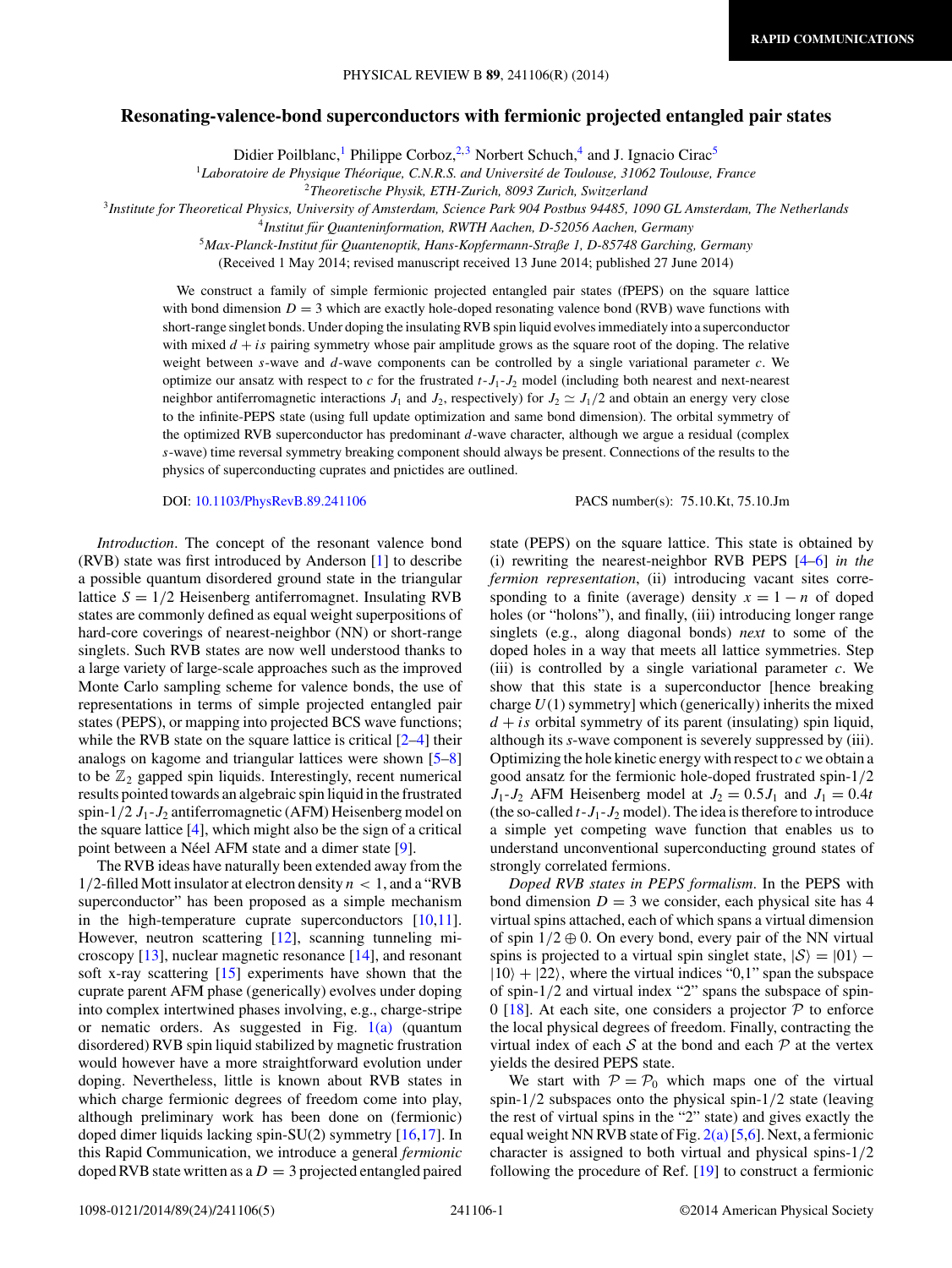<span id="page-2-0"></span>

magnetic frustration

FIG. 1. (Color online) Schematic  $(T = 0)$  phase diagram of an AFM Mott insulator as a function of doping and magnetic frustration. Doping the AFM phase might involve complex phases such as "stripes" or charge ordered (CO) states. If a RVB liquid is stabilized by magnetic frustration it would evolve naturally under doping (dotted line) into a RVB superconductor.

PEPS (fPEPS). To recover the previous bosonic RVB state one must now include an extra *i* complex factor on (let us say) the vertical singlets, i.e.,  $|S\rangle = i(|01\rangle - |10\rangle) + |22\rangle$ , leading to  $d + is$  point group (or orbital) symmetry [\[20\]](#page-5-0). One can now dope the fermonic  $d + is$  RVB insulator by simply enlarging the physical space to vacant sites labeled, e.g., by the index "2". Adding a projector  $P_1$  enforcing all (both virtual and physical) spins in the "2" state generates local hole configurations labeled by "1" in Figs. 2(b)–2(d). However, the doped RVB state characterized only by  $P = P_0 + \lambda P_1$  (where  $\lambda$  plays the role of a "chemical potential") has zero expectation value of the hole kinetic operator between NN sites,

$$
H_K = -t \sum_{\langle ij \rangle} P_G c_{i,\sigma}^\dagger c_{j,\sigma} P_G + \text{H.c.}, \tag{1}
$$



FIG. 2. (Color online) (a)–(d) Red segments represent singlet pairs of *physical* spin-1*/*2s. Green dots represent doped holes which can hop in the *x* or *y* directions. In the RVB insulator (a) or superconductor (b)–(d), *resonances* between many such configurations occur. fPEPS tensor elements encode each of the site configurations labeled from 0 to 3.

where  $c_{i,\sigma}^{\dagger}$  creates a fermion (electron) of spin  $\sigma$  at site *i* and *PG* is the Gutzwiller projector enforcing the physical Hilbert space that excludes doubly occupied sites, and therefore cannot be a physical representation of doped Mott insulators. To circumvent such a problem we allow singlet pairings between sites on the *same sublattice* in the immediate vicinity of some holes, as, e.g., holes "2" and "3" in Fig.  $2(c)$  and Fig.  $2(d)$ , respectively. This can be achieved by extending the idea of Ref. [\[4\]](#page-4-0) to the doped case and using a "teleportation" projector,

$$
\mathcal{P}_2 = \sum_{i \neq j \neq k \neq l} |2\rangle\langle 22|_{ij} \otimes \langle \epsilon |_{kl},
$$
 (2)

where  $|\epsilon\rangle_{kl}$  is a singlet between sites *k* and *l* at distance  $\sqrt{2}$ (choosing an anticlockwise orientation around the hole) or 2 (oriented from left to right, bottom to top). A general doped RVB wave function is a parameter *c* weighted combination of projectors  $\mathcal{P} \equiv \mathcal{P}_0 + \lambda(\mathcal{P}_1 + c\mathcal{P}_2)$  at each vertex ( $\lambda \in \mathbb{C}$ ,  $c \in \mathbb{R}$ ) traced out with the bond singlets S at each bond and including the fermion signs according to Ref. [\[19\]](#page-5-0). Note that this RVB wave function is defined in the *grand-canonical* ensemble with fluctuating particle number.

*Superconducting order*. Using *λ* to tune the hole density *x*, we have investigated the properties of this one-parameter RVB family on an infinitely long cylinder with a circumference of  $N_v = 6$  unit cells. As soon as  $c \neq 0$ ,  $\langle H_K \rangle \neq 0$  as shown in Fig. [3\(a\).](#page-3-0) A kinetic energy per hole  $\langle H_K \rangle /x$  as large as  $\sim$  –2*.5t* can be obtained for  $c \simeq -0.65$  (when  $x \to 0$ ).

By construction the doped RVB ansatz breaks the charge  $U(1)$  symmetry. This is reflected by finite superconducting (SC) (singlet) pairings  $\Delta_{ij} \equiv \langle c_{i,\uparrow} c_{j,\downarrow} \rangle$  for any finite doping *x*. Changing the phase of *λ* changes the (global) phase of the SC order parameter; i.e.,  $\lambda \rightarrow \exp(i\phi)\lambda$  leads to  $\Delta_{ij} \rightarrow$  $\exp(2i\phi)\Delta_{ij}$ . The SC amplitude  $|\Delta_{ij}|$  is largest when *i* and *j* are NN sites. Note that the NN pairings  $\Delta_X$  and  $\Delta_Y$  along the horizontal and vertical directions, respectively, differ slightly because of the finite cylinder circumference. Their average amplitude  $\frac{1}{2}(|\Delta_X|+|\Delta_Y|)$  plotted in Fig. [3\(b\)](#page-3-0) shows that  $\Delta_{ij}$ grows like  $\sqrt{x}$ .

We now examine the orbital symmetry of the NN pairing field that we decompose into its (*a priori* complex) *s*- and *d*wave components,  $\Delta_{sw} = \frac{1}{2} (\Delta_X + \Delta_Y)$  and  $\Delta_{dw} = \frac{1}{2} (\Delta_X \Delta_Y$ ), respectively. We define the ratio  $R = \Delta_{sw}/\Delta_{dw}$  $|R| \exp(i \Psi)$  and plot its amplitude  $|R|$  and phase  $\Psi$  in Fig. [3\(c\)](#page-3-0) and Fig. [3\(d\),](#page-3-0) respectively. Note that only the *relative* phase  $\Psi$  between the  $\Delta_{sw}$  and  $\Delta_{dw}$  components matters since the overall SC phase can be changed by changing the phase of *λ*. First, we find that  $\Psi$  is almost exactly  $\pi/2$ —as expected for  $d + is$  orbital symmetry. For  $c = 0$  the RVB superconductor is a pure NN  $d + is$  superconductor with exactly the same *s*and *d*-wave amplitudes. The *s*-wave component is suppressed by increasing the parameter *c*, as the single hole kinetic energy increases (in magnitude). Interestingly, weak pairing between next-nearest neighbor (NNN) sites (i.e., along the plaquette diagonals) develops for increasing  $c$ , as shown in Figs.  $3(b)$ and [3\(c\).](#page-3-0) The NNN pairing has *s*-wave orbital symmetry and, as the NN *s*-wave component, a relative phase of ∼*π/*2 with respect to the leading NN *d*-wave component, as shown in Fig.  $3(d)$ . The superconducting coherence length which is, strictly speaking, of one lattice spacing for  $c = 0$  (the NNN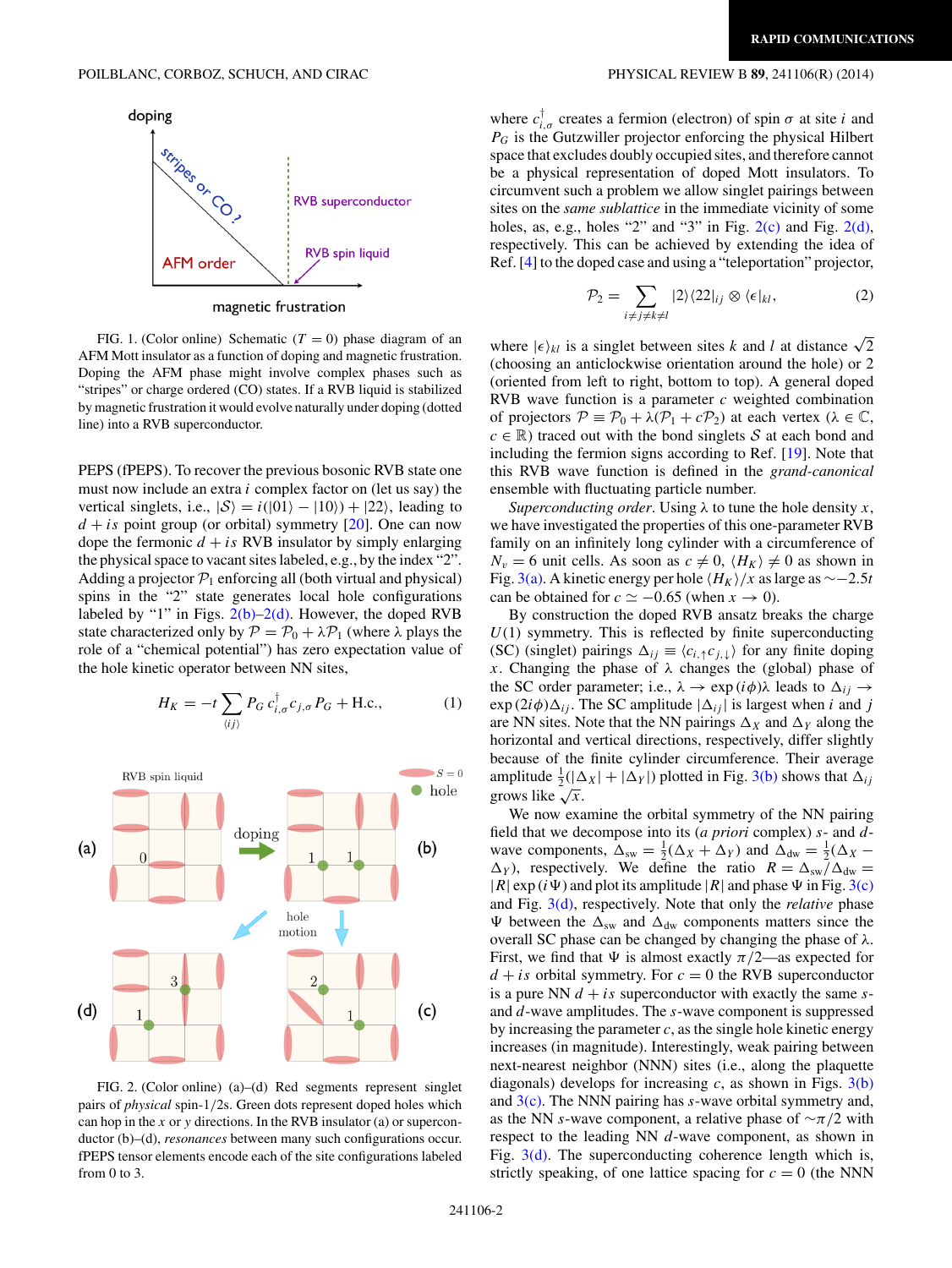<span id="page-3-0"></span>

FIG. 3. (Color online) Hole kinetic energy (a) and NN pairings (b)–(d) of the RVB superconductor vs doping, for several values of the parameter *c*, computed on an infinite  $N_v = 6$  cylinder. For  $c = -0.65$ , data for the (*s*-wave) NNN pairing are also shown (open symbols). Ratio of the amplitudes (c) and relative phase (d) between the *s*-wave and the NN  $d$ -wave components.  $c = 0$  is a NN pure  $d + is$  superconductor with zero kinetic energy (red lines).

pairing vanishes) grows for increasing *c*, yielding to a strong decrease of the NN Coulomb repulsion [\[21\]](#page-5-0) (together with a gain of kinetic energy).

*Optimized RVB superconductor*. With the schematic phase diagram of Fig. [1](#page-2-0) in mind, we now introduce the "frustrated *t*-*J* model,"

$$
H = H_K + J_1 \sum_{\langle ij \rangle} \mathbf{S}_i \cdot \mathbf{S}_j + J_2 \sum_{\langle\langle kl \rangle\rangle} \mathbf{S}_k \cdot \mathbf{S}_l, \tag{3}
$$

involving AFM interactions  $J_1$  and  $J_2$  between NN and NNN sites, respectively. For  $J_2 = 0$ , recent infinite-PEPS (iPEPS) calculations [\[22\]](#page-5-0) revealed an extremely close competition between a uniform *d*-wave superconducting state and different stripe states under doping the Néel AFM insulator. Here, we instead fix  $J_2 = 0.5J_1$  for which we expect the half-filled GS to be a critical spin liquid well approximated by the simple NN RVB [\[4\]](#page-4-0) discussed above. Therefore, at finite hole density, the doped (fermionic)  $d + is$  RVB state naturally becomes a promising variational candidate for Hamiltonian (3). We find that the amplitude  $|\langle H_K \rangle|$  in this state of the kinetic energy is maximized for  $c \approx -0.65$ , and the corresponding data are shown in Fig.  $4(a)$ . A crude fit gives that the kinetic energy per hole behaves as  $e_k \simeq (-2.5 + 2.3x)t$ . On the other hand, mobile holes, by perturbing the spin RVB background, cost magnetic energy that is balancing the gain of kinetic energy. The magnetic energy cost (per hole) can be quantitatively defined as  $e_m = (|\langle H_m \rangle_x| - |\langle H_m \rangle_0|)/x$ , where  $H_m = H - H_K$  is the magnetic part of (3) and  $\langle \cdots \rangle_x$  is the expectation value in the RVB state at (average) doping *x*. A crude fit based on Fig. [4\(b\)](#page-4-0) gives  $e_m \simeq (0.8 - 0.3x)J_1$  for  $J_2 = 0.5 J_1$ . The overall total energy  $\langle H_m \rangle_0 / N_s + x(e_k + e_m)$ , normalized by the number of sites  $N_s$ , is shown in Fig.  $4(c)$  and the hole contribution  $e_k + e_m$  in Fig. [4\(d\),](#page-4-0) assuming  $J_1 = 0.4t$ . Note that the largest density correlation occurs between NNN sites [\[21\]](#page-5-0) suggesting that Cooper pairs are predominantly NNN hole pairs despite the dominant *d*-wave character of the pairing field, in agreement with early numerics [\[23\]](#page-5-0).

We have compared in Figs.  $4(a)$ –4(d) the results for the constructed RVB state to iPEPS calculations using a 4-site unit cell, "simple" [\[24\]](#page-5-0) and "full" update [\[25\]](#page-5-0) schemes, and the same bond dimension  $D = 3$  [\[21\]](#page-5-0). As seen in Fig. [4\(c\),](#page-4-0) the total energy of the  $d + is$  RVB is very close to the optimized iPEPS energy (starting from a random configuration and full update). In fact, using the local tensor of the RVB state as a starting point, only minor improvement is obtained with the iPEPS optimization scheme. The  $d + is$  RVB state is therefore a very good variational ansatz.

*Discussion*. Although magnetic frustration is weak in the high-temperature cuprate superconductors [\[26,27\]](#page-5-0), it certainly plays an important role in the iron pnictide superconductors for which a frustrated Heisenberg model has been proposed [\[28,29\]](#page-5-0), despite the multiorbital character of the materials. In any case, the uniform RVB superconductor we propose here might extend to a larger region of the phase diagram of Fig. [1](#page-2-0) than just the dotted line (corresponding to the present work) and might have some relevance to the physics of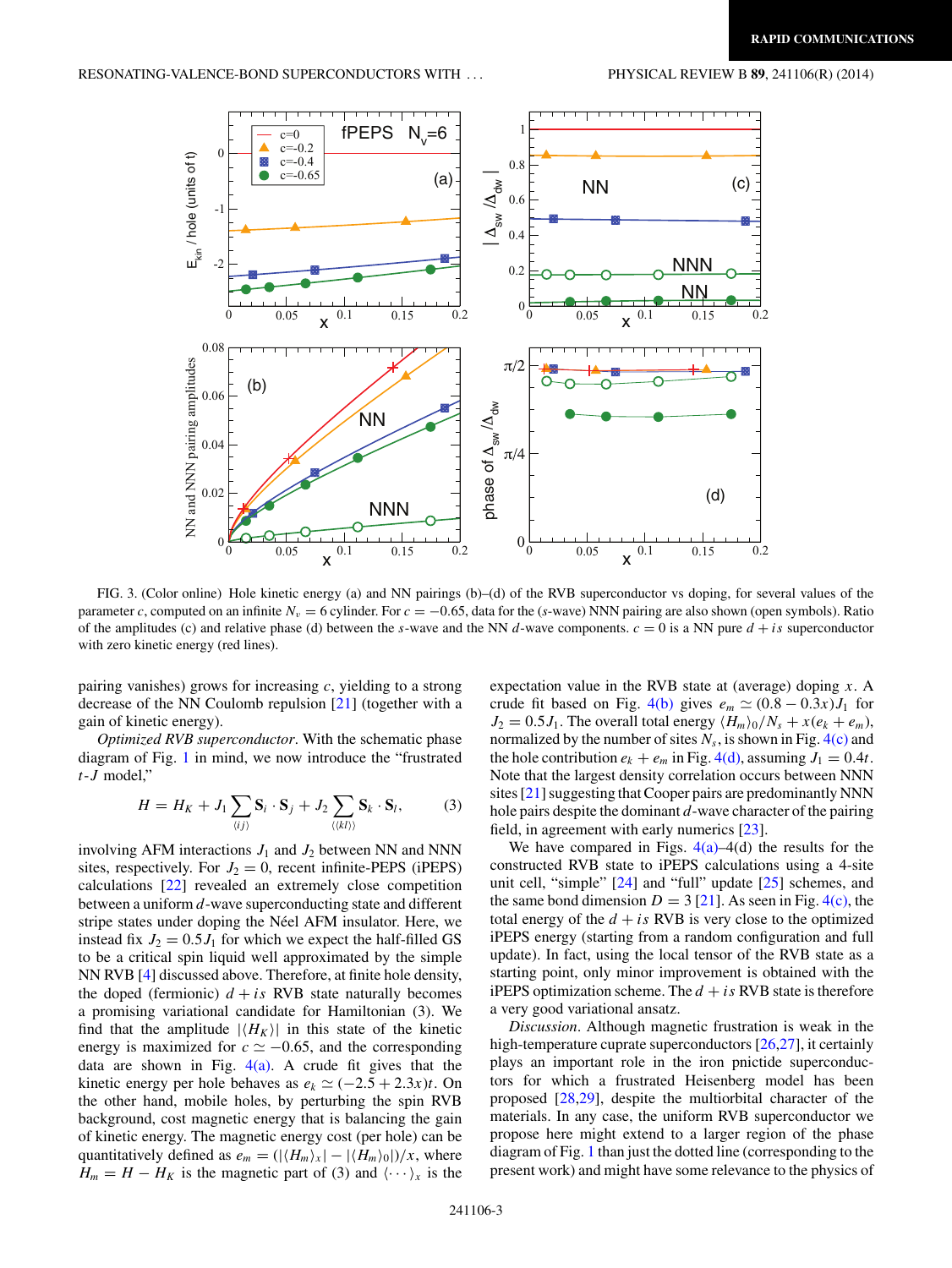<span id="page-4-0"></span>

FIG. 4. (Color online) (a)–(d) Variational energies of the RVB superconductor (with *c* = −0*.*65) as a function of doping *x*. (a) Kinetic energy per hole; (b) magnetic energy cost per hole; total energy per site (c) and per hole (subtracting the  $x = 0$  contribution) (d). Comparisons with the  $D = 3$  iPEPS state optimized using the full update scheme (crosses) are shown.

high-temperature superconducting materials. At finite temperature, superconducting phase coherence may be lost while singlet pairing still occurs, hence providing a simple picture for the "pseudogap phase" of the cuprates. Interestingly, our scenario predicts a small residual *imaginary s*-wave component of the pairing field (at zero temperature) which would give rise to (very weak) broken time reversal symmetry (BTRS). Note that early claims of BTRS were made in the cuprates based on angular resolved photoemission (ARPES) experi-ments [\[30\]](#page-5-0) but recent polar Kerr-effect measurements [\[31\]](#page-5-0) have been interpreted in terms of chiral charge ordering. Incidentally, no orbital currents—as suggested by polarized neutron diffraction experiments [\[32\]](#page-5-0)—occur in our RVB superconductor.

*Acknowledgments*. D.P. acknowledges the NQPTP ANR-0406-01 grant (French Research Council) for support. The computational results presented have been achieved using the CALMIP Hyperion Cluster (Toulouse). N.S. acknowledges support from the Alexander von Humboldt Foundation. I.C. acknowledges support from the EU project SIQS.

- [1] P. W. Anderson, [Mat. Res. Bull.](http://dx.doi.org/10.1016/0025-5408(73)90167-0) **[8](http://dx.doi.org/10.1016/0025-5408(73)90167-0)**, [153](http://dx.doi.org/10.1016/0025-5408(73)90167-0) [\(1973\)](http://dx.doi.org/10.1016/0025-5408(73)90167-0).
- [2] A. F. Albuquerque and F. Alet, [Phys. Rev. B](http://dx.doi.org/10.1103/PhysRevB.82.180408) **[82](http://dx.doi.org/10.1103/PhysRevB.82.180408)**, [180408\(R\)](http://dx.doi.org/10.1103/PhysRevB.82.180408) [\(2010\)](http://dx.doi.org/10.1103/PhysRevB.82.180408).
- [3] Y. Tang, A. W. Sandvik, and C. L. Henley, [Phys. Rev. B](http://dx.doi.org/10.1103/PhysRevB.84.174427) **[84](http://dx.doi.org/10.1103/PhysRevB.84.174427)**, [174427](http://dx.doi.org/10.1103/PhysRevB.84.174427) [\(2011\)](http://dx.doi.org/10.1103/PhysRevB.84.174427).
- [4] Ling Wang, Didier Poilblanc, Zheng-Cheng Gu, Xiao-Gang Wen, and Frank Verstraete, [Phys. Rev. Lett.](http://dx.doi.org/10.1103/PhysRevLett.111.037202) **[111](http://dx.doi.org/10.1103/PhysRevLett.111.037202)**, [037202](http://dx.doi.org/10.1103/PhysRevLett.111.037202) [\(2013\)](http://dx.doi.org/10.1103/PhysRevLett.111.037202).
- [5] [N. Schuch, D. Poilblanc, J. I. Cirac, and D. Perez-Garcia,](http://dx.doi.org/10.1103/PhysRevB.86.115108) *Phys.* Rev. B **[86](http://dx.doi.org/10.1103/PhysRevB.86.115108)**, [115108](http://dx.doi.org/10.1103/PhysRevB.86.115108) [\(2012\)](http://dx.doi.org/10.1103/PhysRevB.86.115108).
- [6] [D. Poilblanc, N. Schuch, D. Perez-Garcia, and J. I. Cirac,](http://dx.doi.org/10.1103/PhysRevB.86.014404) *Phys.* Rev. B **[86](http://dx.doi.org/10.1103/PhysRevB.86.014404)**, [014404](http://dx.doi.org/10.1103/PhysRevB.86.014404) [\(2012\)](http://dx.doi.org/10.1103/PhysRevB.86.014404).
- [7] J. Wildeboer and A. Seidel, [Phys. Rev. Lett.](http://dx.doi.org/10.1103/PhysRevLett.109.147208) **[109](http://dx.doi.org/10.1103/PhysRevLett.109.147208)**, [147208](http://dx.doi.org/10.1103/PhysRevLett.109.147208) [\(2012\)](http://dx.doi.org/10.1103/PhysRevLett.109.147208).
- [8] F. Yang and H. Yao, [Phys. Rev. Lett.](http://dx.doi.org/10.1103/PhysRevLett.109.147209) **[109](http://dx.doi.org/10.1103/PhysRevLett.109.147209)**, [147209](http://dx.doi.org/10.1103/PhysRevLett.109.147209) [\(2012\)](http://dx.doi.org/10.1103/PhysRevLett.109.147209).
- [9] A. Sandvik, [Phys. Rev. B](http://dx.doi.org/10.1103/PhysRevB.85.134407) **[85](http://dx.doi.org/10.1103/PhysRevB.85.134407)**, [134407](http://dx.doi.org/10.1103/PhysRevB.85.134407) [\(2012\)](http://dx.doi.org/10.1103/PhysRevB.85.134407).
- [10] P. W. Anderson, [Science](http://dx.doi.org/10.1126/science.235.4793.1196) **[235](http://dx.doi.org/10.1126/science.235.4793.1196)**, [1196](http://dx.doi.org/10.1126/science.235.4793.1196) [\(1987\)](http://dx.doi.org/10.1126/science.235.4793.1196).
- [11] P. A. Lee, Naoto Nagaosa, and X.-G. Wen, [Rev. Mod. Phys.](http://dx.doi.org/10.1103/RevModPhys.78.17) **[78](http://dx.doi.org/10.1103/RevModPhys.78.17)**, [17](http://dx.doi.org/10.1103/RevModPhys.78.17) [\(2006\)](http://dx.doi.org/10.1103/RevModPhys.78.17).
- [12] J. M. Tranquada, B. J. Sternlieb, J. D. Axe, Y. Nakamura, and S. Uchida, [Nature \(London\)](http://dx.doi.org/10.1038/375561a0) **[375](http://dx.doi.org/10.1038/375561a0)**, [561](http://dx.doi.org/10.1038/375561a0) [\(1995\)](http://dx.doi.org/10.1038/375561a0).
- [13] M. J. Lawler, K. Fujita, Jhinhwan Lee, A. R. Schmidt, Y. Kohsaka, Chung Koo Kim, H. Eisaki, S. Uchida, J. C. Davis, J. P. Sethna, and Eun-Ah Kim, Nature (London) **466**, 374 (2010).
- [14] Tao Wu, Hadrien Mayaffre, Steffen Krämer, Mladen Horvatic, Claude Berthier, W. N. Hardy, Ruixing Liang, D. A. Bonn, M.-H. Julien, and Marc-Henri Julien, [Nature \(London\)](http://dx.doi.org/10.1038/nature10345) **[477](http://dx.doi.org/10.1038/nature10345)**, [191](http://dx.doi.org/10.1038/nature10345) [\(2011\)](http://dx.doi.org/10.1038/nature10345).
- [15] P. Abbamonte, E. Demler, J. C. S. Davis, and J.-C. Campuzano, [Physica C](http://dx.doi.org/10.1016/j.physc.2012.04.006) **[481](http://dx.doi.org/10.1016/j.physc.2012.04.006)**, [15](http://dx.doi.org/10.1016/j.physc.2012.04.006) [\(2012\)](http://dx.doi.org/10.1016/j.physc.2012.04.006).
- [16] D. Poilblanc, [Phys. Rev. Lett.](http://dx.doi.org/10.1103/PhysRevLett.100.157206) **[100](http://dx.doi.org/10.1103/PhysRevLett.100.157206)**, [157206](http://dx.doi.org/10.1103/PhysRevLett.100.157206) [\(2008\)](http://dx.doi.org/10.1103/PhysRevLett.100.157206).
- [17] C. A. Lamas, A. Ralko, M. Oshikawa, D. Poilblanc, and P. Pujol, [Phys. Rev. B](http://dx.doi.org/10.1103/PhysRevB.87.104512) **[87](http://dx.doi.org/10.1103/PhysRevB.87.104512)**, [104512](http://dx.doi.org/10.1103/PhysRevB.87.104512) [\(2013\)](http://dx.doi.org/10.1103/PhysRevB.87.104512).